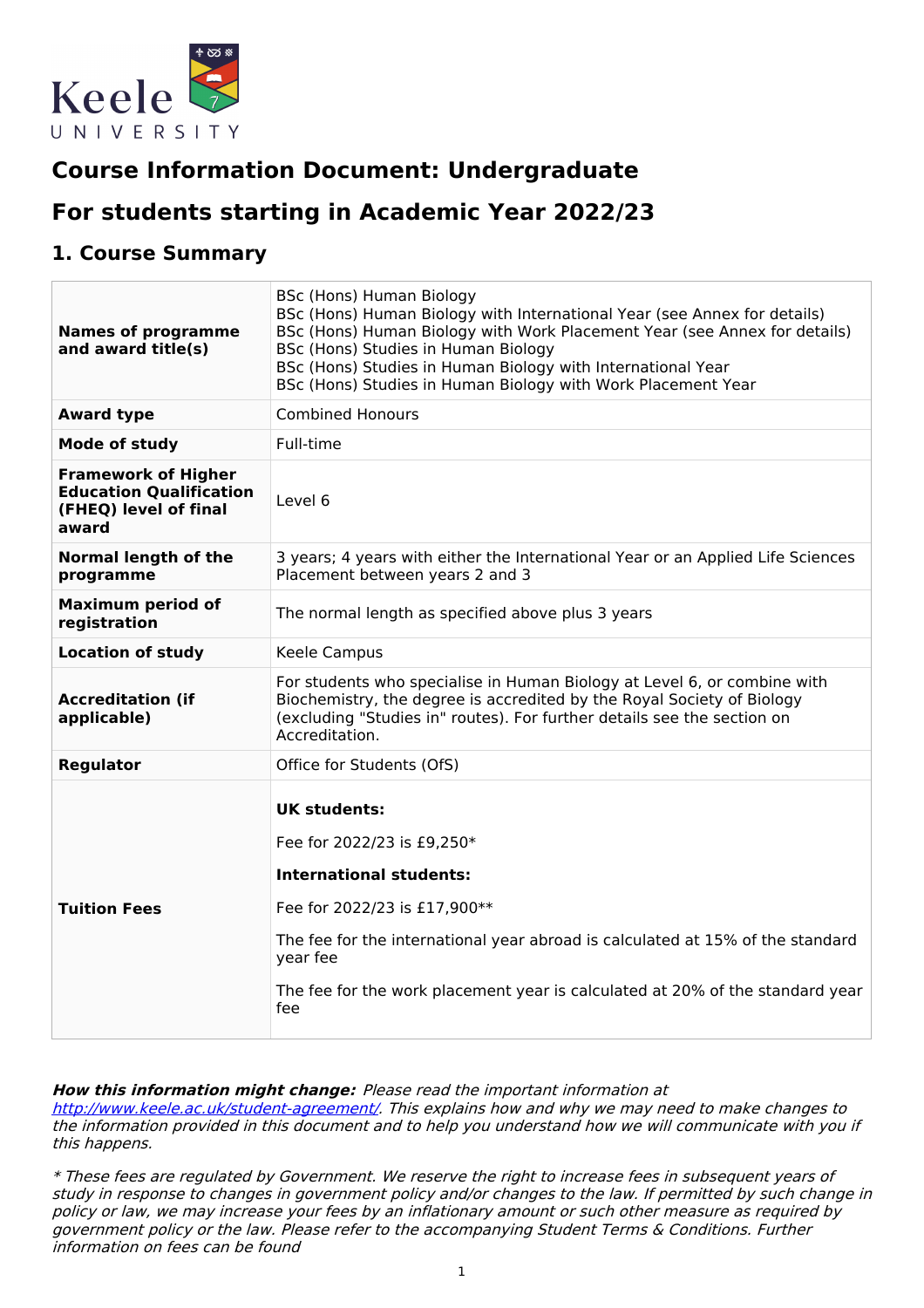at <http://www.keele.ac.uk/studentfunding/tuitionfees/>

\*\* We reserve the right to increase fees in subsequent years of study by an inflationary amount. Please refer to the accompanying Student Terms & Conditions for full details. Further information on fees can be found at <http://www.keele.ac.uk/studentfunding/tuitionfees/>

# **2. What is a Combined Honours programme?**

NB: all students who study a science Principal subject are candidates for the degree of Bachelor of Science (with Honours) (BSc Hons) irrespective of their second Principal subject.

In a combined honours Human Biology degree you will study two different, though complementary subjects, with both subjects appearing in your degree title as X and Y, for example Human Biology and Biochemistry . Across all levels you will study 60 credits of modules in each of your subjects. Alternatively, in your final year you can choose to specialise in just one subject, resulting in an X with Y degree title, for example Human Biology with Biochemistry. Specialising in Human Biology will require you to take a minimum of 105 credits of Human Biology modules, with the option to take a relevant module from your other subject, or to study a full 120 credits of Human Biology.

# **3. Overview of the Programme**

Human Biology considers many diverse areas of Biology including cell biology, evolution, physiology, anatomy, nutrition, disease, and ecology. This programme is for students who prefer to specialise on topics that are related to our species. It involves the study of the human body and how it is adapted to its environment. The course is designed to equip students with a broadly based understanding of the human body in health and disease.

Student experience over the three years include practical classes that provide first-hand experience of cell biology, human physiology and anatomy, evolution and conservation. This exciting degree can potentially lead to a range of research and health related careers in biomedicine. The broad range of subjects covered include microbiology, molecular biology, genetics, cancer biology, physiology, cell biology and neuroscience. These subjects are of increasing importance in medical research and underpin the biotechnology and pharmaceutical industries. Graduates from this programme have followed diverse careers including postgraduate study, PGCE teacher training, occupational therapy and research assistant. Students often choose this programme as a stepping stone to other professions such as Medicine or other healthcare related degrees.

Distinctive features of the course include:

- A contemporary curriculum, with a focus on human Biology, which has been designed to meet requirements for Royal Society of Biology Accreditation;
- Innovative and relevant assessments, designed to foster creativity;
- A core laboratory programme delivered in well-equipped modern laboratories and a wide range of final year research projects;
- The option to take an Applied Life Sciences Placement between level 5 and level 6;
- The option to include study abroad either as a semester abroad at level 5 or an International Year between level 5 and level 6.

# **4. Aims of the programme**

The broad aims of the programme are to:

- provide you with knowledge, understanding and skills relevant to human biology;
- produce skilled and motivated graduates who are suitably prepared for further study or for employment within or outside their field;
- cultivate interest in human biology, within a caring and intellectually stimulating environment;
- promote the development of a range of employability skills, for use in all areas where numeracy and an objective, scientific approach to problem-solving are valued.
- promote the development of independent research skills to enable you to undertake relevant postgraduate study.

# **5. What you will learn**

The intended learning outcomes of the programme (what students should know, understand and be able to do at the end of the programme), can be described under the following headings:

- Subject knowledge and understanding
- Subject specific skills
- Key or transferable skills (including employability skills)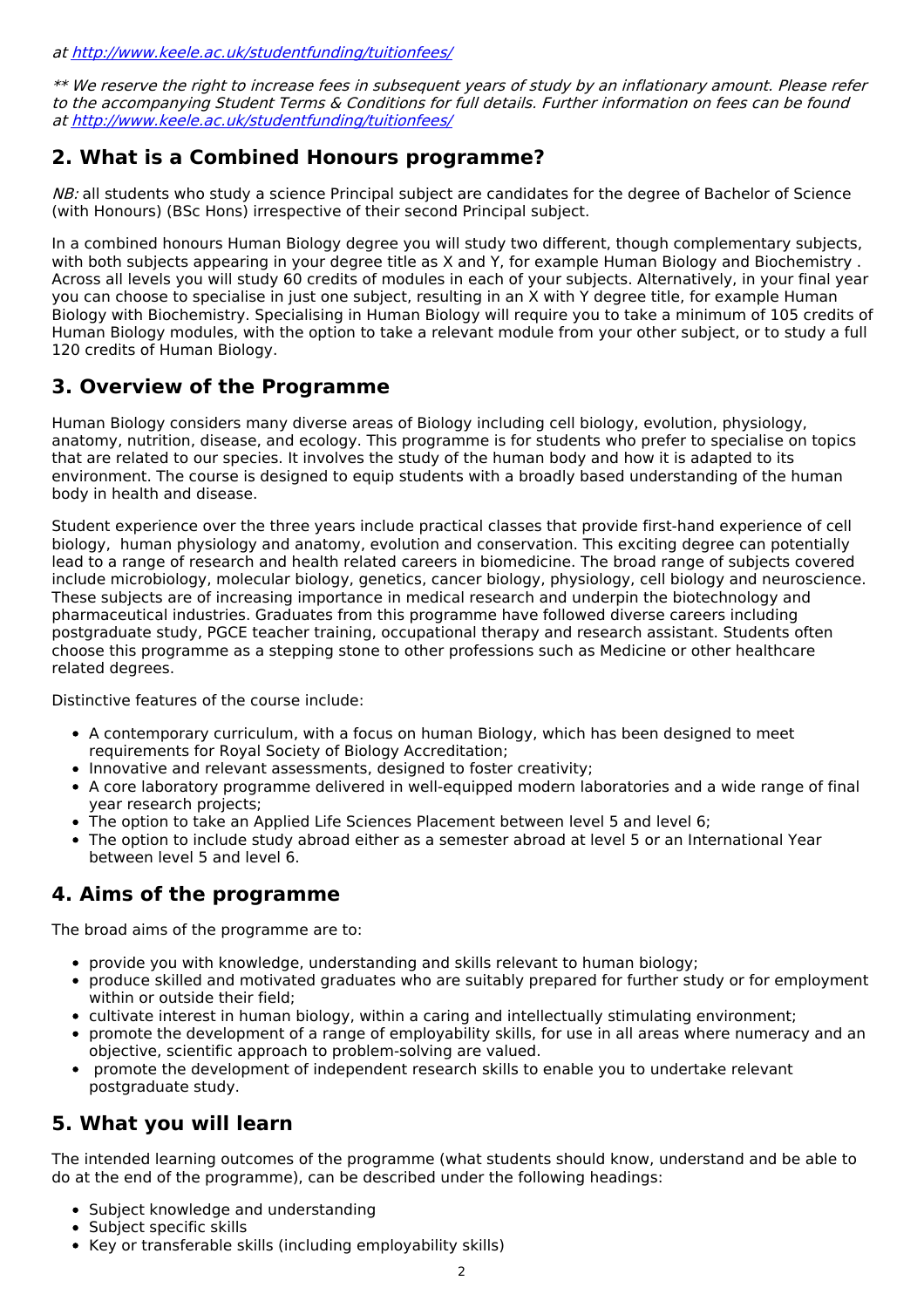### **Subject knowledge and understanding**

Successful students will be able to demonstrate knowledge and understanding of:

- U1: the biology of the human body including the mechanisms of life at molecular, cellular and physiological levels and also at the global community level, and its evolution from the geological past to the present, using a multidisciplinary approach
- U2: the essential facts, major concepts, principles and theories associated with the human body with particular emphasis on understanding human health and disease and the relationship between the human body and the environment
- U3: the basic experimental skills appropriate to the discipline under study that address areas of anatomy, physiology, immunology and genetics
- U4: the approaches to acquiring, interpreting, analysing biological data from a variety of sources, including the use of statistics
- U5: the contribution of research to the development of biological knowledge
- U6: the dynamic, plural and contested nature of the discipline and an awareness of the philosophical and ethical issues involved
- U7: the use of biological terminology, nomenclature and classification systems
- U8: the relevance of human biology to practical problems and improving the quality and sustainability of life
- U9: the applicability of the biosciences to the careers to which graduates will be progressing
- U10: be aware of current developments in human biology including areas of ethical or public concern
- U11: be able to demonstrate and ability to mine, manipulate and interpret data from small molecule and macromolecular databases

### **Subject specific skills**

Successful students will be able to:

- S1: appreciate the complexity and diversity of life processes through the study of the human body through their molecular, cellular, and physiological processes, their genetics and evolution, and the interrelationships between them and the environment; and recognise and apply subject-specific theories, paradigms, concepts or principles
- S2: analyse, synthesise and evaluate information critically, and use appropriate literature with a full and critical understanding
- S3: use a range of laboratory techniques obtain and integrate several lines of subject-specific evidence to formulate and test hypotheses and ensure competence in experimental skills
- S4: give a clear and accurate account of a subject and engage in debate and dialogue both with specialists and non-specialists, using appropriate scientific language
- S5: to think independently to apply subject knowledge and understanding to address familiar and unfamiliar problems; to plan tasks and solve problems
- S6: formulate a hypothesis and design and employ a variety of methods of study in investigating the hypothesis, acquire and collate scientific data and information and then analyse and report the outcome of the investigations; and construct grammatically correct documents in an appropriate academic style using and referencing relevant ideas and evidence
- S7: recognise philosophical, moral and ethical issues relevant to the subject, and appreciate the need for ethical standards and professional codes of conduct and understand the importance of academic and research integrity
- S8: develop an appreciation of the interdisciplinary nature of science and of the validity of different points of view and take responsibility for their learning and reflect upon that learning

### **Key or transferable skills (including employability skills)**

Successful students will be able to:

- E1: develop and sustain effective approaches to learning and study, including time management, flexibility, creativity and intellectual integrity
- E2: communicate about their subject appropriately to a variety of audiences using a range of formats and approaches, using appropriate scientific language, citing and referencing research critically avoiding issues such as plagiarism
- E3: develop interpersonal skills necessary to work in a team, identifying individual and collective goals and responsibilities and perform accordingly, recognise and respect the views and opinions of other team members; evaluate the performance of others and develop an appreciation of the interdisciplinary nature of science and of the validity of different points of view
- E4: develop an adaptable, flexible, sustainable and effective approach to study and work, including time management, creativity and intellectual integrity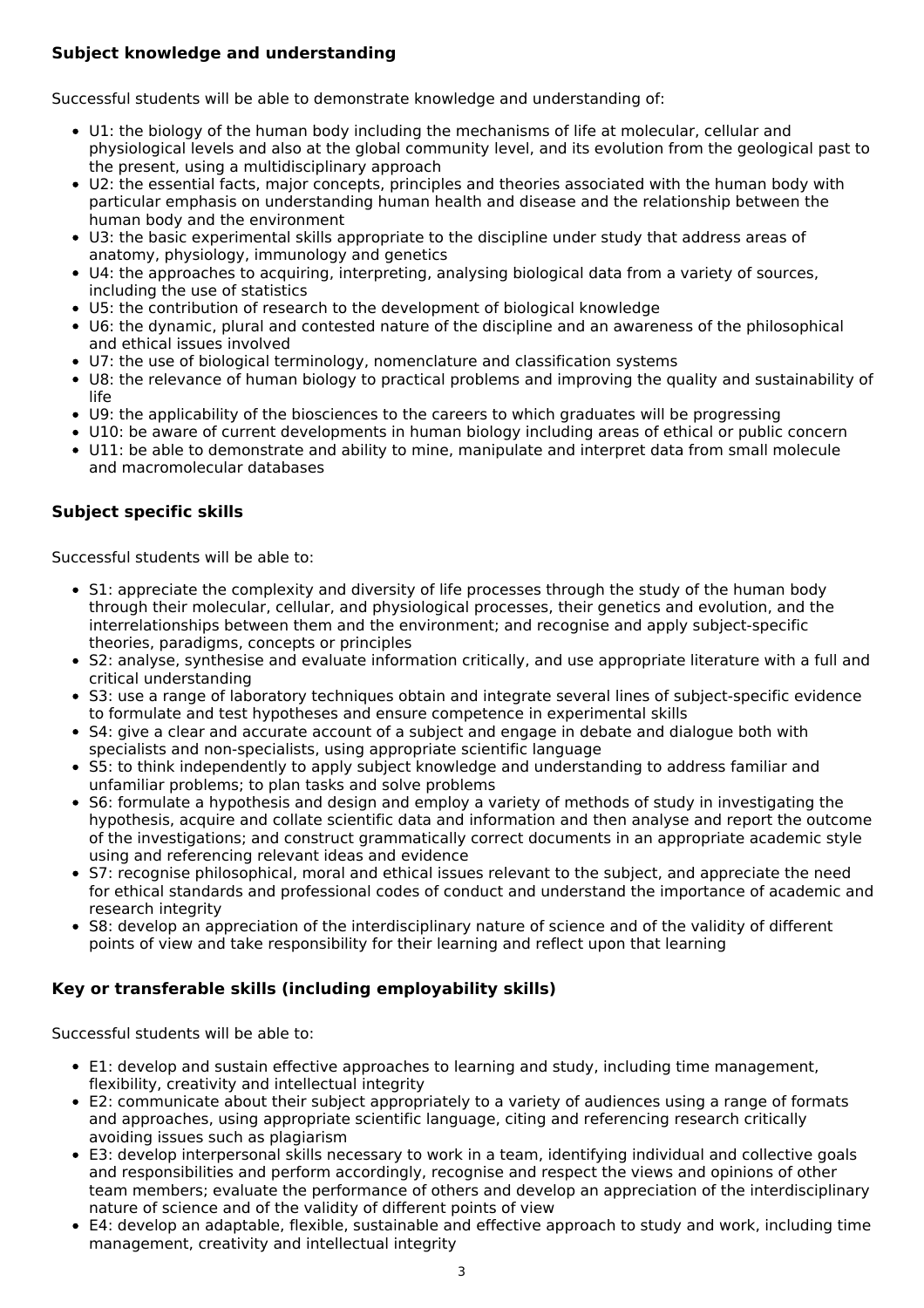- E5: develop the skills necessary for self-managed and lifelong learning (e.g. working independently, time management, organisational, enterprise and knowledge transfer skills)
- E6: cite and reference work in an appropriate manner, ensuring academic integrity and the avoidance of plagiarism whether intentional or not
- E7: work with others to identify and achieve collaborative goals and responsibilities and perform in a respectful manner that is accepting of the viewpoints and opinions of others and evaluates the roles and development of team members
- E8: identify and work towards targets for personal, academic and career development

We are committed to developing not only your intellectual, but also personal and professional skills. Alongside our innovative programme, Keele University offers a wide range of enriching activities that offer added value and aim to maximise your potential.

Further information can be found at: <http://www.keele.ac.uk/journey/>

# **6. How is the programme taught?**

Learning and teaching methods used on the programme vary according to the module type (i.e. ISP versus taught) and the level of study (i.e. Level 4 (more contact time than level 6). They include the following:

- **Online lectures**. Traditional 'lectures' are often delivered online using short videos, directed reading, key learning outcomes and Forms that you can use to ask questions anonymously. This approach will give you far more flexibility to study where, when and how you choose.
- **Laboratory practicals**. Take place in one of our labs. These give you first-hand experience in a range of scientific techniques and have been designed to ensure you develop both independent and teambased skills.
- **Live, campus-based seminars.** Delivered by experts in the field and often external, guest speakers - seminars are ordinarily recorded on the day so you can focus better on the discussion during the live event. Live, campus-based tutorials and workshops. Often designed to support online lectures. Tutorials and workshops help promote social learning, develop a sense of community and give you an opportunity to deepen your understanding of core issues, ask questions and discuss content with other students and your tutors.
- **Live, case-based learning (CBL) tutorials**. In CBL, you will work in small groups to discuss cases that help you to contextualise much of the content taught across the programme and develop key skills such as leadership, communication and evidence-based problem solving.
- **Live, online tutorials, workshops and drop-in sessions** . Often used to host plenary sessions. These plenary sessions are optional, added value and may cover topics common to all students such as: note taking and meet your alumni at Level 4; IT and data analysis at Level 5 and writing retreats and careers at Level 6.
- **Independent study. B**ased on directed reading from text books, research papers and research reviews.
- **Web-based learning.** Using the University's virtual learning environment (KLE). The KLE is used to give students easy access to a wide range of resources and research tools, and as a platform for online discussions and quizzes.
- For those who choose to take the **experimental project** module in Human Biology in their final year, the opportunity to undertake a piece of independent experimental research supervised and supported by a member of staff.

# **7. Teaching Staff**

University life is not just about the content of your degree. It is also an opportunity to network, to speak to people working in fields that excite you. Here in Life Sciences, you will meet a diverse range of staff that you can see by using the following link: [\(https://www.keele.ac.uk/lifesci/people/](https://www.keele.ac.uk/lifesci/people/)).

We will also invite speakers from the School of Pharmacy, Health and Rehabilitation, Medicine and local NHS Trusts. Our staff include world-leading researchers, clinical practitioners and experts in learning and teaching. As part of their training, all staff complete post-graduate courses on learning and teaching. Some take this to Masters level and beyond, choosing to specialise in pedagogic research to ensure that our programmes are taught to the very highest standards.

The University will attempt to minimise changes to our core teaching teams, however, delivery of the programme depends on having a sufficient number of staff with the relevant expertise to ensure that the programme is taught to the appropriate academic standard.

Staff turnover, for example where key members of staff leave, fall ill or go on research leave, may result in changes to the programme's content. The University will endeavour to ensure that any impact on students is limited if such changes occur.

# **8. What is the structure of the Programme?**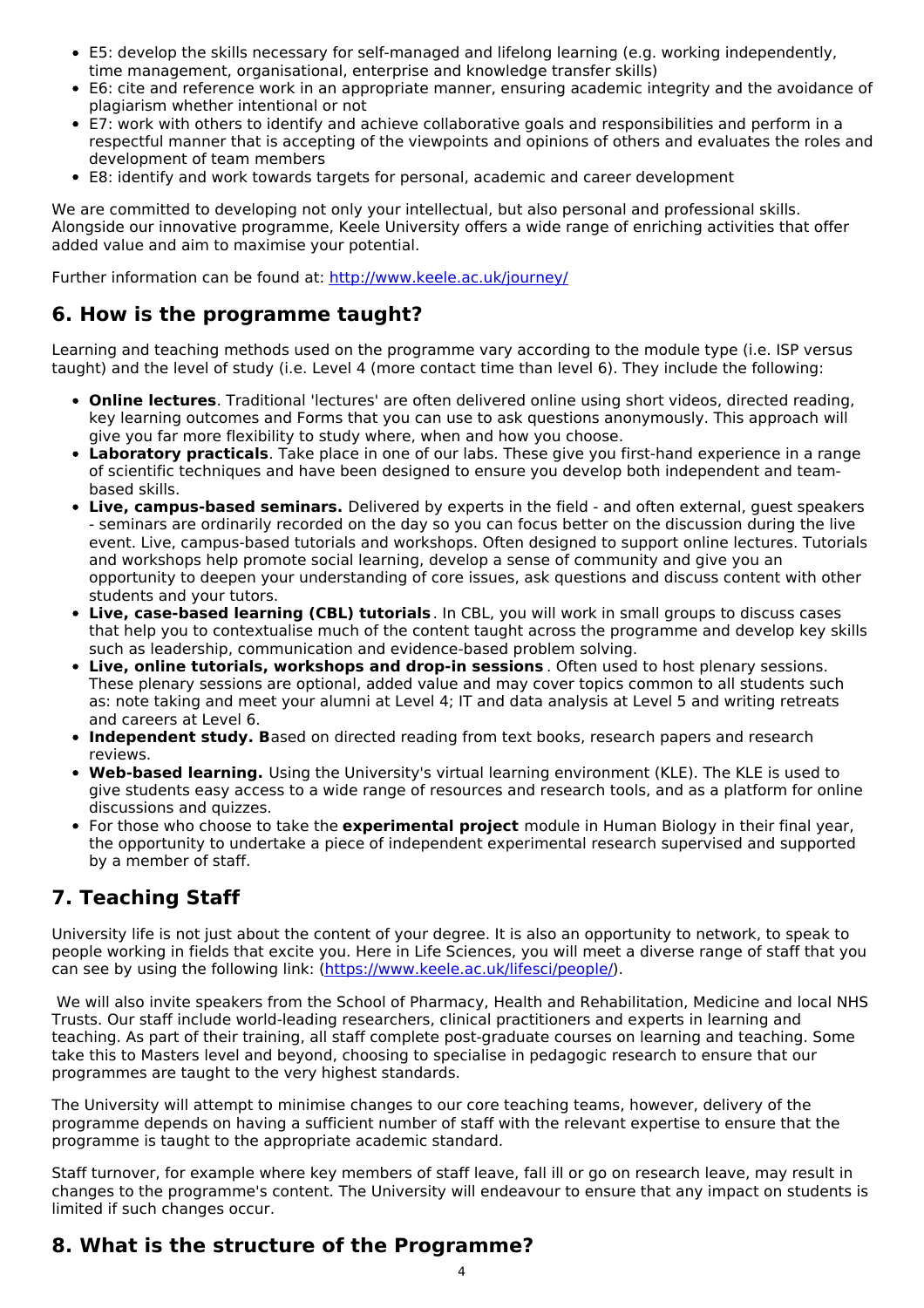The academic year is divided into two taught semesters. Each semester will generally have twelve weeks of teaching followed by three weeks of final assessments. Details of each semester can be found using the 4 following link: <https://www.keele.ac.uk/students/academiclife/keydates/>.

This programme is organised into discrete modules. Each module is assessed independently and awarded a set number of credits (usually 15 or 30). A 15-credit module equates to 150 hours of student work. Some modules are compulsory and you are required to complete them. Others are optional, giving you some choice in what you want to study.

At Level 4, all of our modules are compulsory to ensure that you are given a solid foundation to your degree programme regardless of your academic background. Here, we assume no prior knowledge and will make sure that Level 4 prepares you for Level 5 and 6. At Level 5 75% of your modules are optional, and at Level 6 all your modules are optional. This allows you to increasingly specialise in those areas of the programme that interest you most.

| Year    | <b>Compulsory</b> | <b>Optional</b> |     | <b>Electives</b> |     |
|---------|-------------------|-----------------|-----|------------------|-----|
|         |                   | Min             | Max | Min              | Max |
| Level 4 | 60                | 0               | 0   | 0                | 0   |
| Level 5 | 15                | 45              | 45  | Ω                | 0   |
| Level 6 | O                 | 60              | 90  | Ω                | 0   |

Variations in Year 3 (Level 6):

- Students combining with Biochemistry must select a 30 credit Life Sciences Double Experimental Project or Double Applied Life Sciences Placement.
- There is the option to choose to specialise in one of your subjects, taking a minimum of 90 credits in this subject rather than taking modules from both subjects.
- Students who specialise in Human Biology must select a 30 credit Life Sciences Double Experimental Project or Double Applied Life Sciences Placement.
- Students continuing with combined honours at level 6 must take a minimum of 15 credits as an ISP (Independent Study Project).

# **Module Lists**

### **Level 4**

| <b>Compulsory modules</b>      | <b>Module Code</b> | <b>Credits</b> | <b>Period</b> |
|--------------------------------|--------------------|----------------|---------------|
| Physiology and Anatomy         | LSC-10074          | 30             | Semester 1-2  |
| <b>Fundamentals of Biology</b> | LSC-10085          | 30             | Semester 1-2  |
| Core Practical Skills          | LSC-10087          |                | Semester 1-2  |

LSC-10087 is a core lab-based module. Students who fail this module and are on RSB accredited course (Human Biology and Biochemistry or want to specialise in Human Biology) will transfer to the award "Studies in Human Biology OR Studies in Human Biology and/with Biochemistry". This is not accredited by the RSB.

### **Level 5**

| <b>Compulsory modules</b>         | <b>Module Code</b> | <b>Credits</b> | <b>Period</b> |
|-----------------------------------|--------------------|----------------|---------------|
| Practical Skills in Bioscience    | LSC-20107          |                | Semester 1-2  |
| Research Methods in Human Biology | LSC-20109          | 15             | Semester 2    |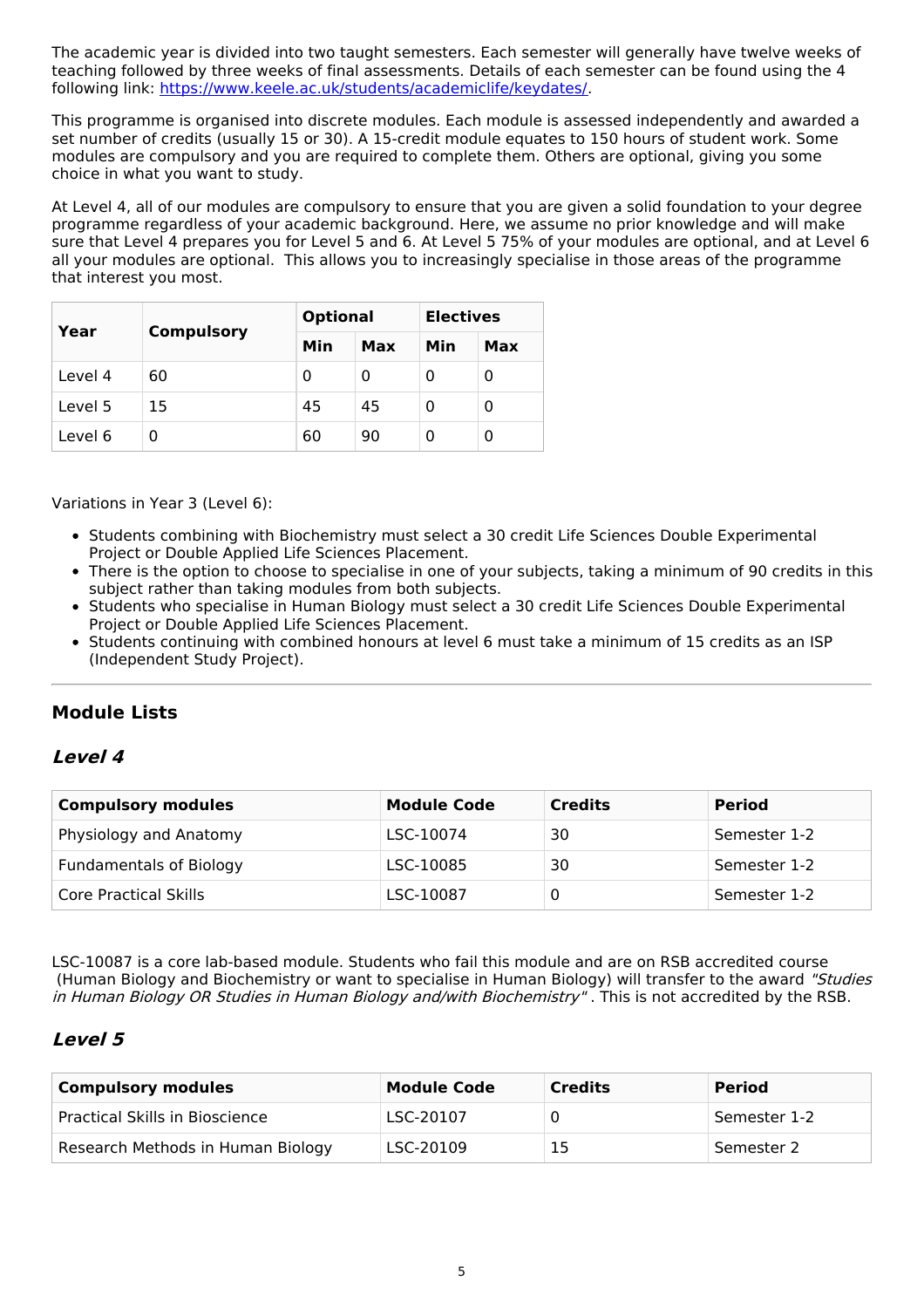| <b>Optional modules</b>          | <b>Module Code</b> | <b>Credits</b> | <b>Period</b> |
|----------------------------------|--------------------|----------------|---------------|
| <b>Human Genetics</b>            | LSC-20050          | 15             | Semester 1    |
| Microbes, Viruses and Parasites  | LSC-20073          | 15             | Semester 1    |
| <b>Current Topics in Biology</b> | LSC-20074          | 15             | Semester 1    |
| Environmental Biology            | LSC-20097          | 15             | Semester 1    |
| Nutrition and Energy Balance     | LSC-20052          | 15             | Semester 2    |
| Learning & Memory                | LSC-20076          | 15             | Semester 2    |
| Health and the Environment       | PTY-20020          | 15             | Semester 2    |

### **Level 5 Module Rules**

Students choose 3 modules from the optional modules listed above. Students should complete 30 credits in each semester.

LSC-20097 includes a mandatory field course ordinarily taken towards the end of Level 4.

LSC-20107 is a core lab-based module. Students who fail this module and are on RSB accredited course (Human Biology and Biochemistry or want to specialise in Human Biology) will transfer to the award "Studies in Human Biology OR Studies in Human Biology and/with Biochemistry". This is not accredited by the RSB.

## **Level 6**

| <b>Optional modules</b>                                                              | <b>Module Code</b> | <b>Credits</b> | <b>Period</b> |
|--------------------------------------------------------------------------------------|--------------------|----------------|---------------|
| Applied Life Sciences Placement - ISP                                                | LSC-30019          | 15             | Semester 1    |
| Advances in Medicine                                                                 | LSC-30028          | 15             | Semester 1    |
| Human Parasitology                                                                   | LSC-30036          | 15             | Semester 1    |
| Double Applied Life Sciences Placement -<br><b>ISP</b>                               | LSC-30038          | 30             | Semester 1    |
| Behavioural Neuroscience                                                             | LSC-30052          | 15             | Semester 1    |
| <b>Tropical Biology Field Course</b>                                                 | LSC-30066          | 15             | Semester 1    |
| Biology of Disease - ISP                                                             | LSC-30015          | 15             | Semester 1-2  |
| Life Sciences Single Experimental Project<br>(with research skills assessment) - ISP | LSC-30048          | 15             | Semester 1-2  |
| Life Sciences Dissertation                                                           | LSC-30050          | 15             | Semester 1-2  |
| Human Evolution                                                                      | LSC-30030          | 15             | Semester 2    |
| Regeneration and Repair in the Nervous<br>System                                     | LSC-30039          | 15             | Semester 2    |
| Cancer Biology                                                                       | LSC-30061          | 15             | Semester 2    |

If you choose to specialise in this subject in your final year you will study the following modules: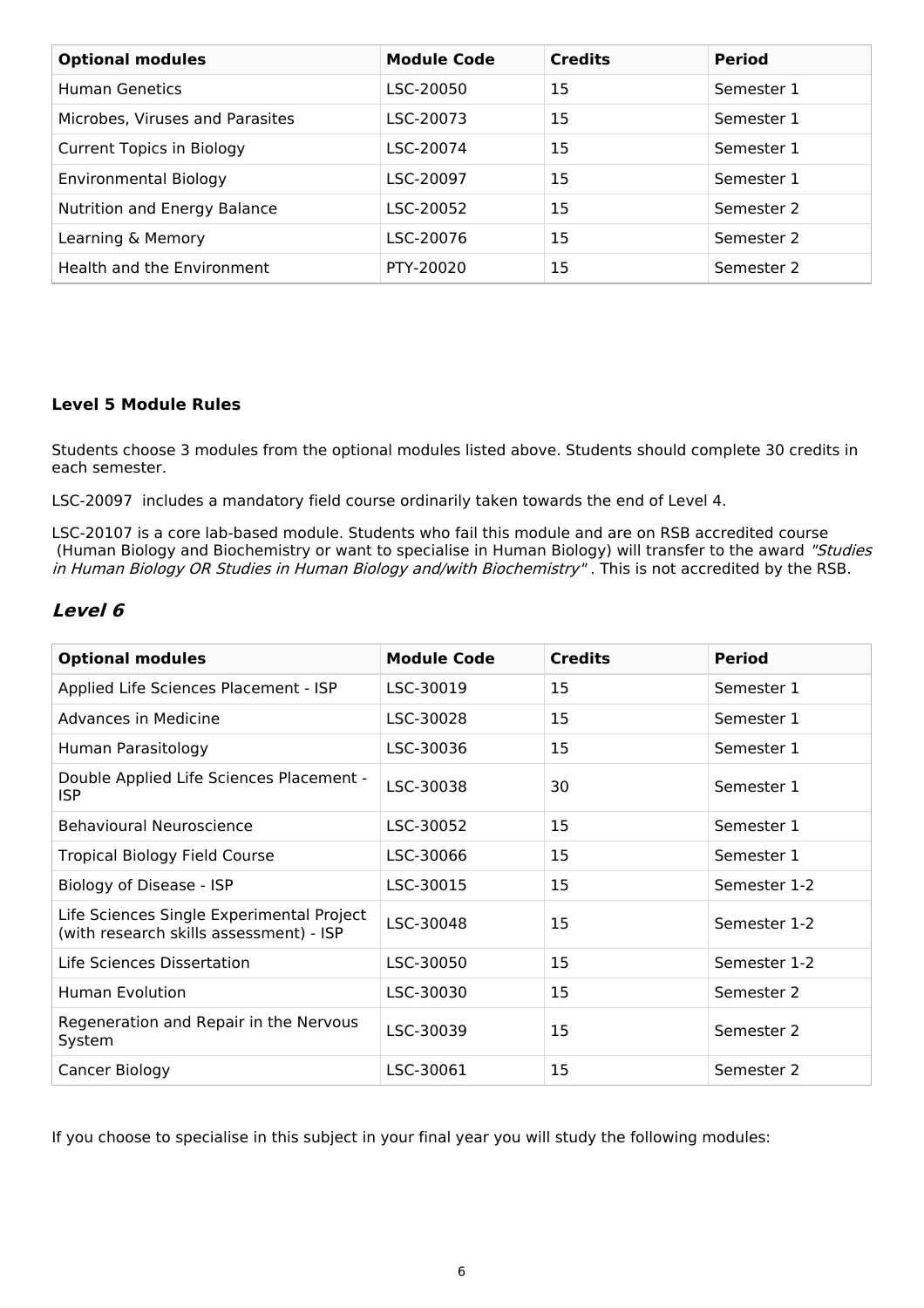| <b>Optional modules</b>                                                        | <b>Module Code</b> | <b>Credits</b> | <b>Period</b> |
|--------------------------------------------------------------------------------|--------------------|----------------|---------------|
| Advances in Medicine                                                           | LSC-30028          | 15             | Semester 1    |
| Human Parasitology                                                             | LSC-30036          | 15             | Semester 1    |
| Double Applied Life Sciences Placement -<br><b>ISP</b>                         | LSC-30038          | 30             | Semester 1    |
| <b>Conservation Biology</b>                                                    | LSC-30043          | 15             | Semester 1    |
| <b>Behavioural Neuroscience</b>                                                | LSC-30052          | 15             | Semester 1    |
| <b>Brain Disease</b>                                                           | LSC-30063          | 15             | Semester 1    |
| <b>Tropical Biology Field Course</b>                                           | LSC-30066          | 15             | Semester 1    |
| Biology of Disease - ISP                                                       | LSC-30015          | 15             | Semester 1-2  |
| Life Sciences Double Experimental Project<br>(with research skills assessment) | LSC-30045          | 30             | Semester 1-2  |
| <b>Human Evolution</b>                                                         | LSC-30030          | 15             | Semester 2    |
| Regeneration and Repair in the Nervous<br>System                               | LSC-30039          | 15             | Semester 2    |
| <b>Communication Skills for Biologists</b>                                     | LSC-30059          | 15             | Semester 2    |
| Cancer Biology                                                                 | LSC-30061          | 15             | Semester 2    |

### **Level 6 Module Rules**

- 1. Barred combination: LSC-30045/LSC-30050/LSC-30048.
- 2. LSC-30038: the Double Applied Life Sciences Placement modules may replace Life Sciences Experimental Project (with research skills assessment) modules if the nature of the placement is deemed suitable and the work carried out meets the criteria of the research project module.
- 3. LSC-30038/LSC-30045: if a student fails the Life Sciences double experimental project module (or the alternative Double Applied Life Science placement module) but has it condoned, then they will not be eligible for an RSB accredited degree, but shall instead be eligible for the award BSc Studies in Human Biology.
- 4. LSC-30038/LSC-30045: students taking Human Biology and Biochemistry must choose one of these modules.
- 5. LSC-30048/LSC-30050/LSC-30019: students taking Human Biology and a subject outside of the School of Life Sciences must choose one of these modules.
- 6. LSC-30036: prerequisite: Microbes, Viruses and Parasites.
- 7. LSC-30043: prerequisite: Environmental Biology.
- 8. LSC-30039: prerequisite: Learning and Memory.
- 9. All option module combinations are subject to timetabling.

### **9. Final and intermediate awards**

Credits required for each level of academic award are as follows: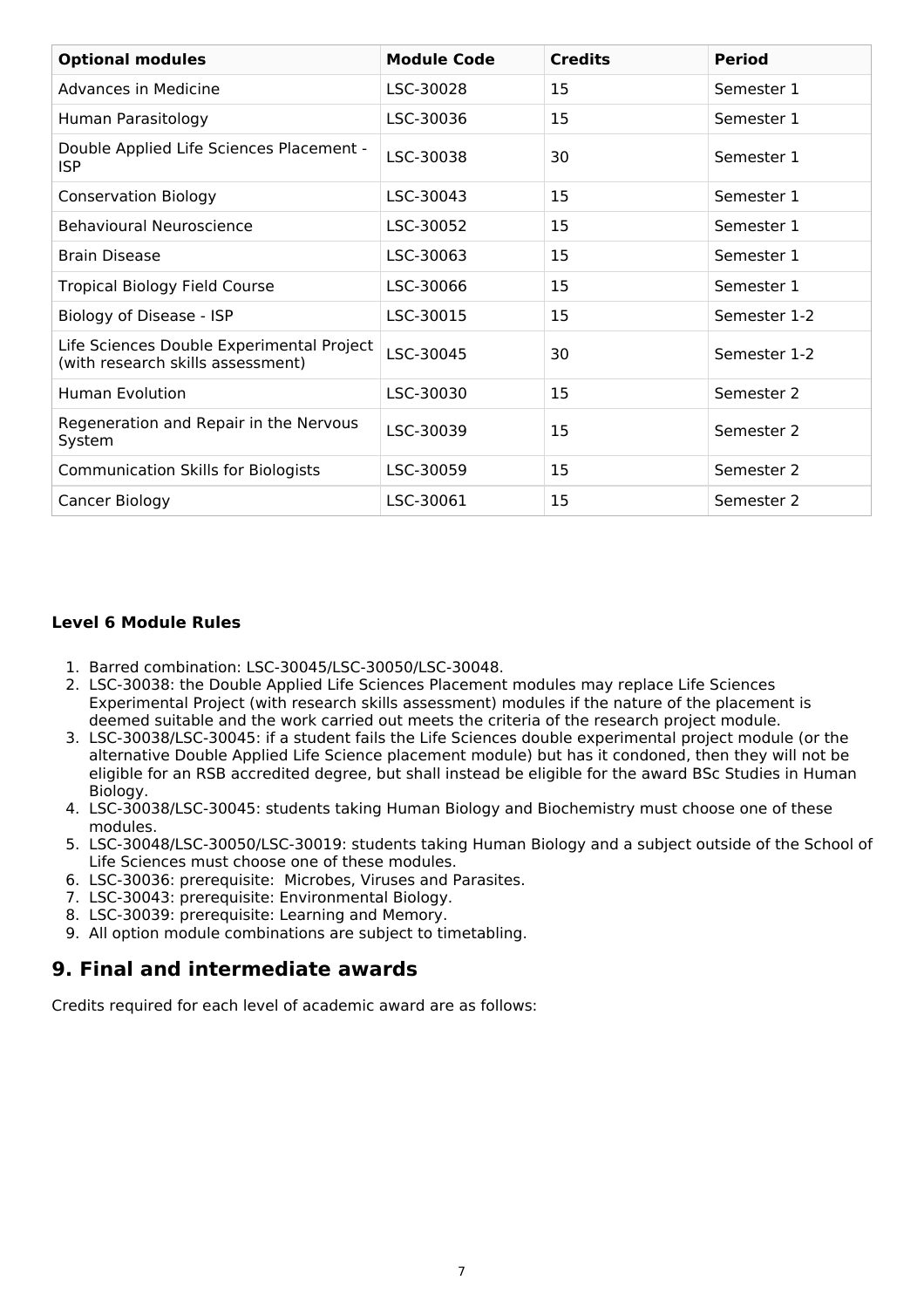| <b>Honours</b><br><b>Degree</b>                     | 360<br>credits | You will require at least 120 credits at levels 4, 5 and 6<br>You must accumulate a minimum of 135 credits in each Principal Subject (270 credits<br>in total), with at least 45 credits at each level of study (Levels 4, 5 and 6) in each of<br>two Principal Subjects (90 credits per year). Your degree title will be 'subject X and<br>subject Y'.<br>If you choose to study one Principal subject in your final year of study a minimum of<br>90 credits in that subject is required. Your degree title will be 'subject X with subject<br>Υ'. |
|-----------------------------------------------------|----------------|------------------------------------------------------------------------------------------------------------------------------------------------------------------------------------------------------------------------------------------------------------------------------------------------------------------------------------------------------------------------------------------------------------------------------------------------------------------------------------------------------------------------------------------------------|
| <b>Diploma</b><br>in Higher<br><b>Education</b>     | 240<br>credits | You will require at least 120 credits at level 4 or higher and at least 120 credits at<br>level 5 or higher                                                                                                                                                                                                                                                                                                                                                                                                                                          |
| <b>Certificate</b><br>in Higher<br><b>Education</b> | 120<br>credits | You will require at least 120 credits at level 4 or higher                                                                                                                                                                                                                                                                                                                                                                                                                                                                                           |

**International Year option**: In addition to the above students must pass all the modules covering the international year in order to add 'with international year' to the degree title. Students who fail to complete the international year will revert to the standard degree title.

**Work Placement Year option**: in addition to the above students must pass a non-credit bearing module covering the work placement year in order to graduate with a named degree including the 'with Work Placement Year' wording. Students who do not complete, or fail the work placement year, will be transferred to the three-year version of the programme

# **10. How is the Programme Assessed?**

Our assessment strategy is designed to be authentic and diverse so that you can develop key skills that meet academic, professional body and employer expectations. Module managers will provide appropriate guidance for each assessment and the marking criteria that will be used to assess your work.

Our assessment strategy will help you to develop and evidence your ability to:

- **Provide evidence-based solutions to current scientific problems.** Most often this is assessed through a range of essays, portfolios and literature reviews.
- **Critically reflect on current issues**. Reflective writing is an increasingly important skill in the workforce. It can help you to identify personal strengths and weaknesses so that you can learn from your experience and maximise your potential.
- **Present scientific findings.** Often these are lab reports or experimental projects that test your ability to pose scientific hypotheses, design experiments, understand methodologies, present findings, analyse data and situate your work in the current literature.
- **Communicate effectively with a range of audiences.** These can include scientific posters, information leaflets, wikis, blogs or oral presentations.
- **Work professionally**. Your final year, independent research project will give you an opportunity to demonstrate a range of professional skills such as leadership, innovation, time keeping, communication 17 and the ability to work safely and ethically.
- **Work effectively in a team**. Most often this is assessed through group presentations but can also include competencies such as working together in the lab.
- **Solve problems in a time-limited fashion**. Often in the work environment we are asked to solve problems in a relatively short amount of time. Our online tests and end-of-semester, online, open-book examinations will help you to evidence these skills.

We aim to provide constructive feedback within 3 weeks of submission for all assessed work. This is often phrased in terms of strengths, weaknesses and ways to improve to help you focus on key areas that can improve the quality of your work in the future.

# **11. Contact Time and Expected Workload**

This contact time measure is intended to provide you with an indication of the type of activity you are likely to undertake during this programme. The data is compiled based on module choices and learning patterns of students on similar programmes in previous years. Every effort is made to ensure this data is a realistic representation of what you are likely to experience, but changes to programmes, teaching methods and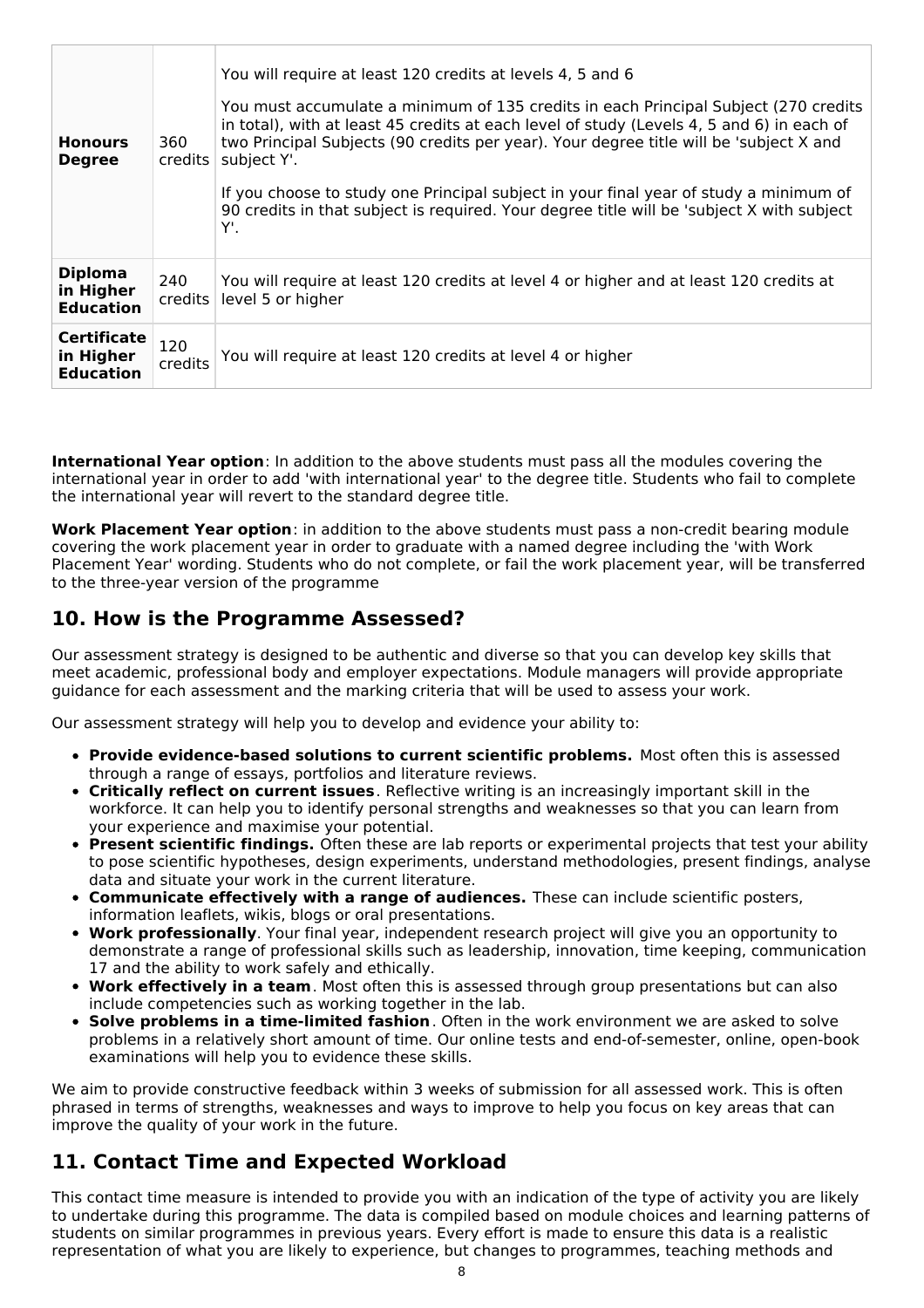assessment methods mean this data is representative and not specific.

Undergraduate courses at Keele contain an element of module choice; therefore, individual students will experience a different mix of contact time and assessment types dependent upon their own individual choice of modules. The figures below are an example of activities that a student may expect on your chosen course by year stage of study. Contact time includes scheduled activities such as: lecture, seminar, tutorial, project supervision, demonstration, practical classes and labs, supervised time in labs/workshop, fieldwork and external visits. The figures are based on 1,200 hours of student effort each year for full-time students.

### **Activity**

|                     | <b>Scheduled learning and teaching</b><br>activities | <b>Guided independent</b><br><b>Study</b> | <b>Placements</b> |
|---------------------|------------------------------------------------------|-------------------------------------------|-------------------|
| Year 1 (Level<br>4) | 22%                                                  | 78%                                       | 0%                |
| Year 2 (Level<br>5) | 16%                                                  | 84%                                       | 0%                |
| Year 3 (Level<br>6) | 9%                                                   | 68%                                       | 23%               |

# **12. Accreditation**

Students who specialise in Human Biology at level 6, or who combine with Biochemistry, will be eligible for an award title that is accredited by the Royal Society of Biology.

Students should note that to be awarded Royal Society of Biology accreditation they must achieve a minimum standard of 40% in the Life Sciences Double Experimental Project (with research skills assessment), or equivalent placement module. Students that condone this module may still be eligible for the award Studies in Human Biology. Students are also required to obtain a pass mark for the Level 4 Core Practical Skills and Level 5 Practical Skills in Bioscience modules in order to remain on the accredited routes, else the award title will be Studies in Human Biology.

# **13. University Regulations**

The University Regulations form the framework for learning, teaching and assessment and other aspects of the student experience. Further information about the University Regulations can be found at: <http://www.keele.ac.uk/student-agreement/>

If this programme has any exemptions, variations or additions to the University Regulations these will be detailed in an Annex at the end of this document titled 'Programme-specific regulations'.

A student who has completed a semester abroad will not normally be eligible to transfer onto the International Year option. Where a programme has an "International Year" option and a "Placement Year" option, students may elect to follow either the International Year or Placement Year, but not both.

# **14. Other Learning Opportunities**

We are committed to offering a rich and diverse student experience that goes far beyond your degree.

Most years, we are able to offer range of different opportunities to enrich your student experience. These can include:

**Study abroad.** You could apply to spend one semester at Level 5 studying in one of our international partner universities. This not only gives you valuable international experience, but can also allow you to study a complimentary subject - such as epidemiology or molecular biology - in greater detail, whilst remaining complementary to the your programme of study at Keele. The marks that you achieve whilst studying abroad will count to your overall attainment across Level 5.

**International year**. Is similar to study abroad, but here you choose to take an additional year in between Levels 5 and 6 studying in one of our international partner universities. More information can be found at: <http://www.keele.ac.uk/studyabroad/partneruniversities/>

**Industrial placements**. You could apply to a range of national and international employers for an industrial placement. These take place in between Level 5 and 6 and usually last 6-9 months. They provide excellent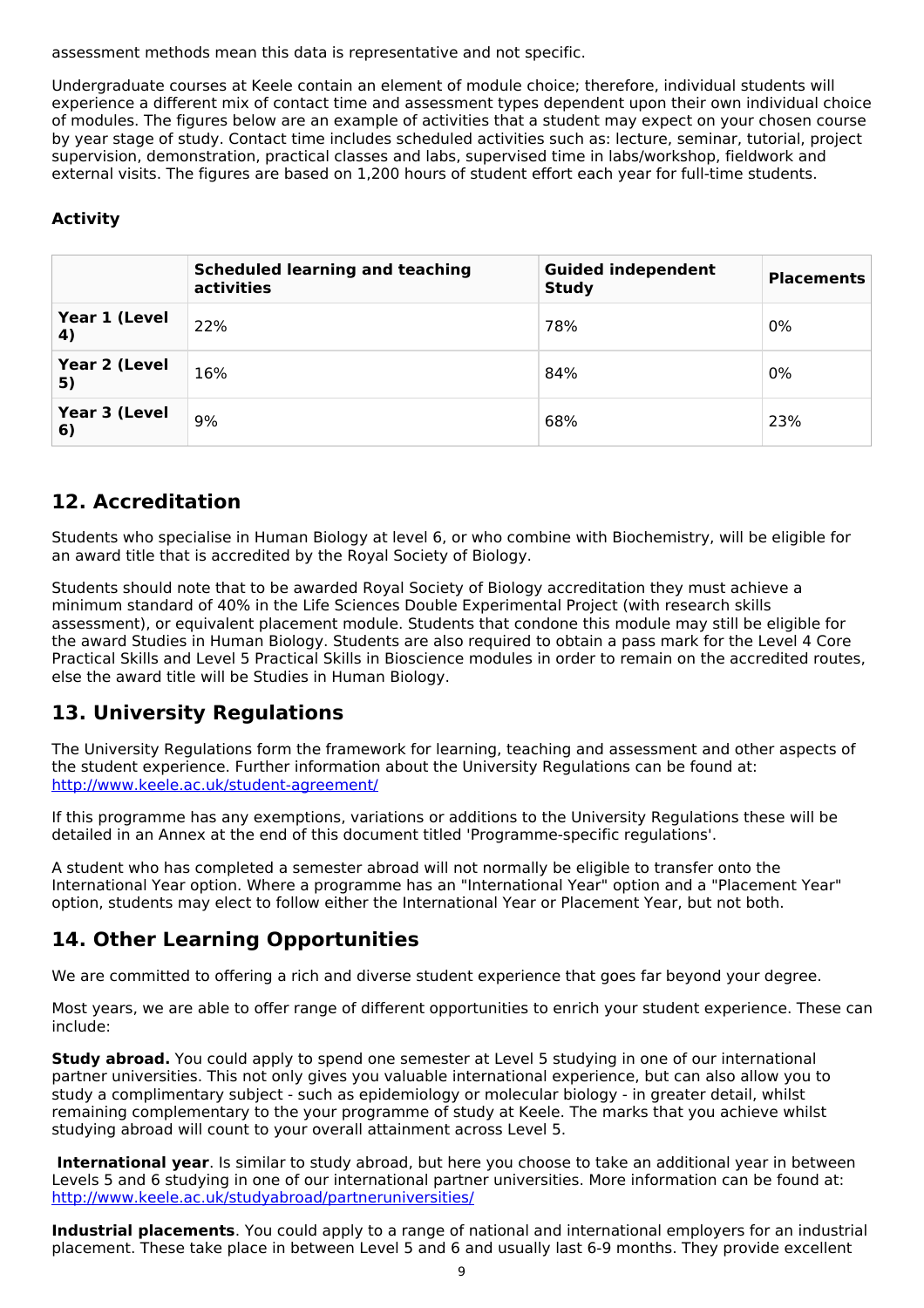22 work experience and an opportunity to collect data for your Level 6 independent research student project.

**Secondments.** These are shorter industrial placements that usually take place over the summer in between Level 5 and 6 and usually last between 2-8 weeks. They can be based locally in one of our research labs here at Keele, nationally or internationally. For example, often some our students will travel to Malaysia to work with our partner Universiti Sains Malaysia.

**Tropical field trip.** You could apply for our School tropical field that takes place in Malaysia. These are often more conservational in nature, but again provide fantastic international experience and of course, will complement and broaden your programme of study in Human Biology.

**Operation Wallacea.** This is a private company that supports a wide range of student projects with a particular focus on biodiversity and climate research. More information can be found at: <https://www.opwall.com>

Note: the opportunities described above are limited and dependent on external providers. We may not be able to offer them every year and there will be additional costs if you do successfully secure a place. We discuss all of these options in more detail across Level 4 and Level 5 so you can make an informed decision

### **Study Abroad (International Year)**

A summary of the International Year, which is a potential option for students after completion of year 2 (Level 5), is provided in the Annex for the International Year.

### **Industrial placement**

Students may undertake an industrial placement between years 2 and 3. This forms part of the Applied Life Sciences Placement module at Level 6.

Students wishing to carry out an industrial placement in the UK will be responsible for organising their own placement, with the support of the module tutors. This allows students to choose when and where to carry out their industrial placement, taking into consideration the potential living and travel expenses incurred and the effect on other opportunities available to earn money. Students are encouraged to consider the potential costs incurred in carrying out the industrial placements at the time of setting these up. Some placements attract a stipend or salary, which should be discussed with the potential employer before accepting the placement. Further guidance and support on these considerations is available from the module tutors.

Some Industrial placements are available at our partner research institutes throughout continental Europe. These placements attract a stipend from the European Union under the ERASMUS, but you should consider whether the amount offered will cover the costs of accommodation, travel and subsistence before accepting the placement. The ERASMUS tutor in the School of Life Sciences will give any guidance and support required.

#### **Other opportunities**

During their time at Keele, Human Biology students also have the opportunity to hear from, and talk to, a range of guest speakers and presenters including researchers from around the world. Some of these activities are timetabled as part of taught modules, others are organised separately but are widely advertised and undergraduate students are always welcome to attend. Students can also undertake a 4 to 6 week summer placement funded by a bursary from organisations such as Society for the Study of Human Biology and Welcome Trust.

# **15. Additional Costs**

As to be expected there will be additional costs for inter-library loans and potential overdue library fines, print and graduation. We do not anticipate any further costs for this undergraduate programme.

# **16. Annex - International Year**

#### **Human Biology with International Year**

Please note: in order to be eligible to take the International Year option your other subject must also offer this option. Please refer to the information published in the course document for your other subject.

#### **International Year Programme**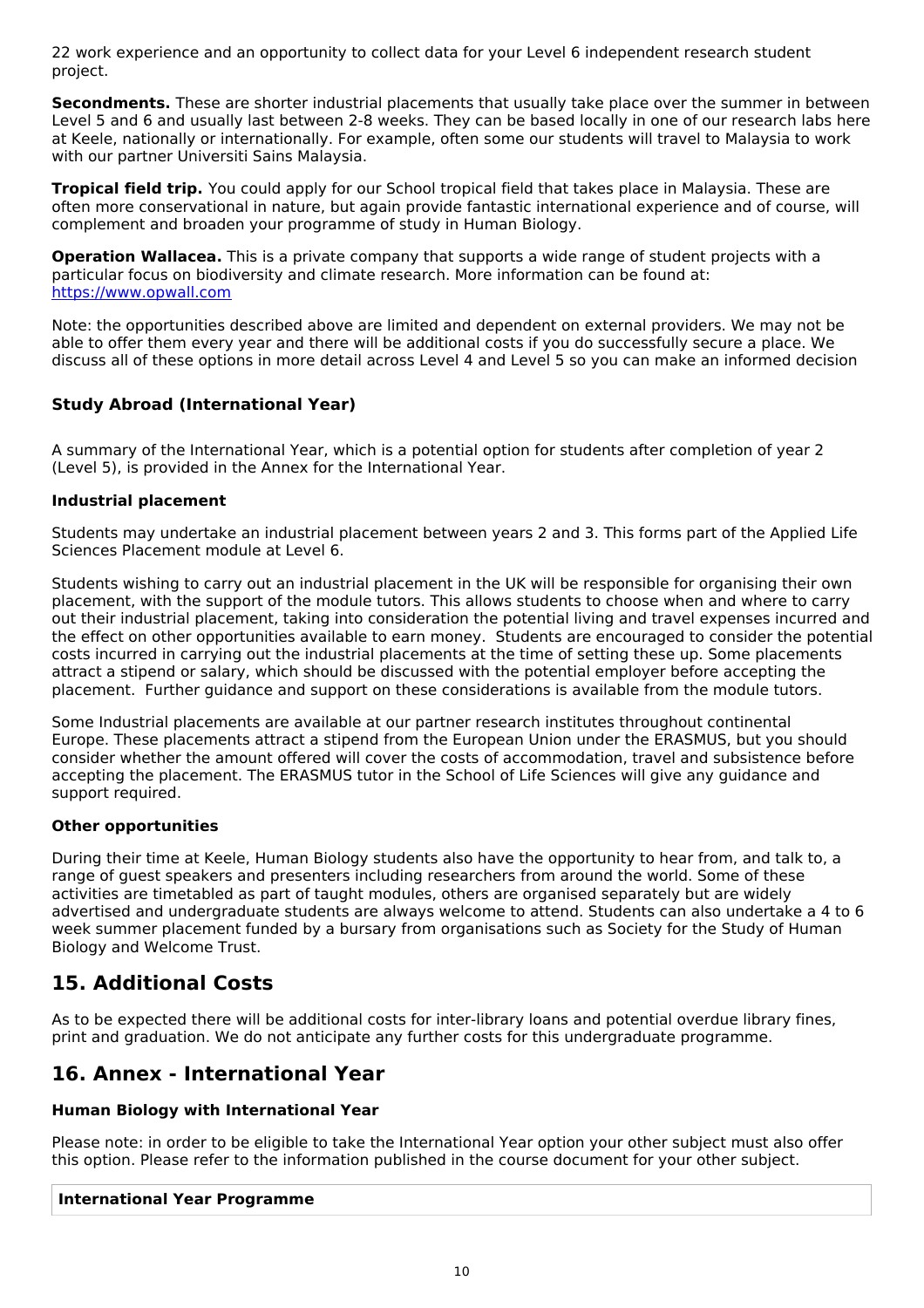At Level 5 you can apply to transfer onto our International Year pathway. If successful, you will have an additional year of study at one of our international partner Universities once you have completed Level 5 here at Keele.

Students who successfully complete both the second year (Level 5) and the International Year will be permitted to progress to Level 6. Students who fail to satisfy the examiners in respect of the International Year will normally revert to the standard programme and progress to Level 6 on that basis. The failure will be recorded on the student's final transcript.

Study at Level 4, Level 5 and Level 6 will be as per the main body of this document. The additional detail contained in this annex will pertain solely to students registered for the International Year option (BSc Human Biology with International Year).

#### **International Year Programme Aims**

In addition to the programme aims specified in the main body of this document, the international year programme of study aims to provide students with:

- 1. Personal development as a student and a researcher with an appreciation of the international dimension of their subject
- 2. Experience of a different culture, academically, professionally and socially

#### **Entry Requirements for the International Year**

Students may apply to the 4-year programme during Level 5. Admission to the International Year is subject to successful application, interview and references from appropriate staff.

The criteria to be applied are:

- Academic Performance (an average of 55% across all modules at Level 5 is required. Students with up to 15 credits of re-assessment who meet the 55% requirement may progress to the International Year. Where no Semester 1 marks have been awarded performance in 1st year marks and ongoing 2nd year assessments are taken into account)
- General Aptitude (to be demonstrated by application for study abroad, interview during the 2nd semester of year 2 (Level 5), and by recommendation of the student's personal tutor, 1st and 2nd year tutors and programme director)

Students may not register for both an International Year and a Placement Year

#### **Student Support**

We have a dedicated Study Abroad tutor within Life Sciences that will will stay in touch with you throughout your International Year, effectively acting as an additional Personal Tutor. There is also support available for Keele's Global Opportunities Team. [\(https://www.keele.ac.uk/study/studyabroad/](https://www.keele.ac.uk/study/studyabroad/))

#### **Learning Outcomes**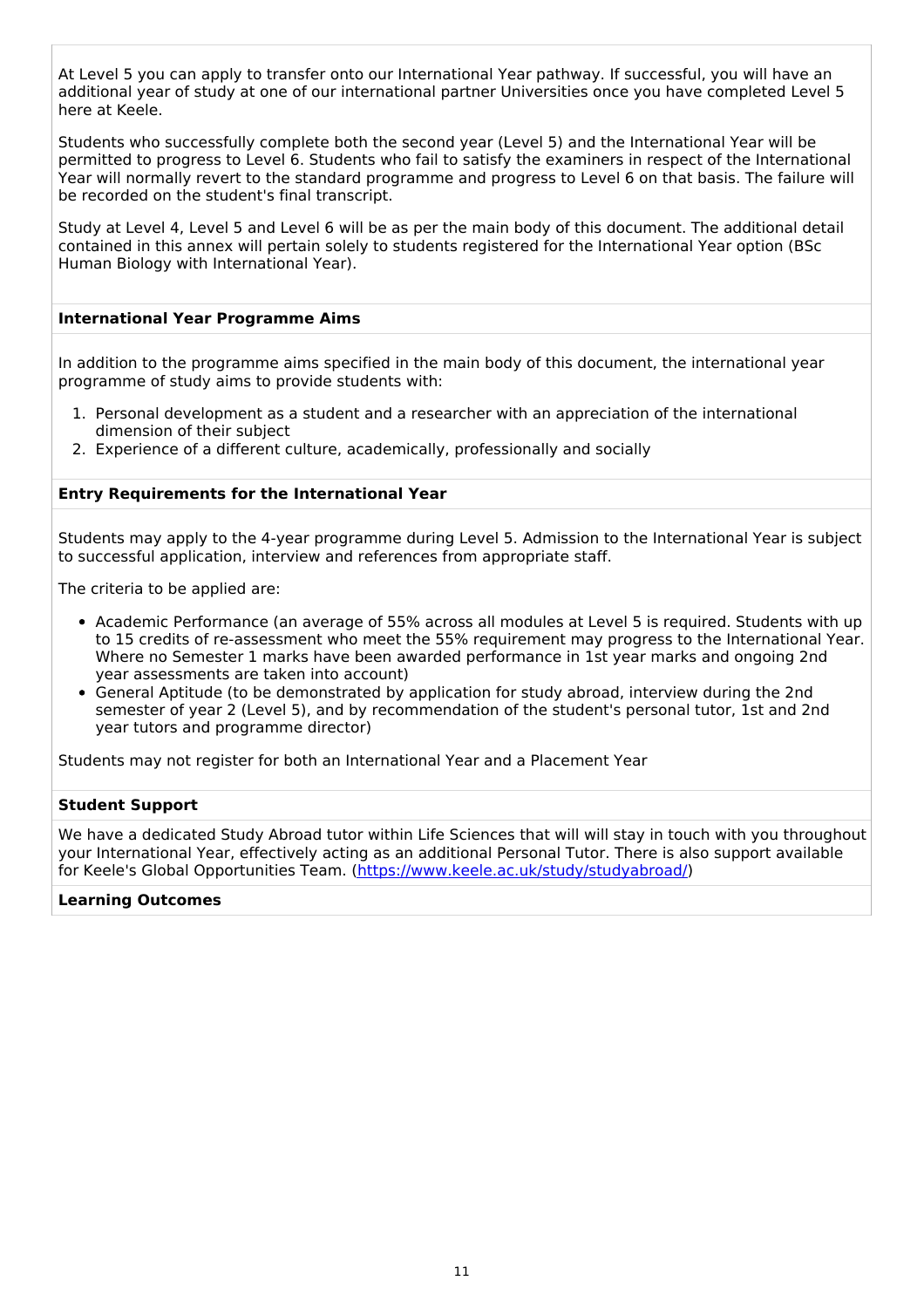In addition to the learning outcomes specified in the main text of the Programme Specification, students who complete a Keele undergraduate programme with International Year will be able to:

- 1. Describe, discuss and reflect upon the cultural and international differences and similarities of different learning environments
- 2. Discuss the benefits and challenges of global citizenship and internationalisation
- 3. Explain how their perspective on their academic discipline has been influenced by locating it within an international setting.
- 4. Use independent research skills to identify relevant information resources on a range of subjects related, or complementary, to Biology.
- 5. Demonstrate the use of critical thinking skills, augmented by creativity and curiosity, in discussing the application of their International Year studies to Biology.

Please note that students on Combined Honours programmes with International Year must meet the subject-specific learning outcomes for BOTH their principal subjects.

These learning outcomes will all be assessed by the submission of a satisfactory individual learning agreement, the successful completion of assessments at the partner institution and the submission of the reflective portfolio element of the international year module.

#### **Regulations**

Students registered for the International Year are subject to the programme-specific regulations (if any) and the University regulations. In addition, during the International Year, the following regulations will apply:

Students undertaking the International Year must complete 120 credits, which must comprise at least 40% in the student's discipline area.

This may impact on your choice of modules to study, for example you will have to choose certain modules to ensure you have the discipline specific credits required.

Students are barred from studying any module with significant overlap to the Level 6 modules to be studied on their return. Significant overlap with Level 5 modules previously studied should also be avoided.

#### **Additional costs for the International Year**

Tuition fees for students on the International Year will be charged at 15% of the annual tuition fees for that year of study, as set out in Section 1. The International Year can be included in your Student Finance allocation, to find out more about your personal eligibility see: [www.gov.uk](http://www.gov.uk/)

Students will have to bear the costs of travelling to and from their destination university, accommodation, food and personal costs. Depending on the destination they are studying at additional costs may include visas, study permits, residence permits, and compulsory health checks. Students should expect the total costs of studying abroad be greater than if they study in the UK, information is made available from the Global Education Team throughout the process, as costs will vary depending on destination.

Students who meet external eligibility criteria may be eligible for grants as part of this programme. Students studying outside of this programme may be eligible income dependent bursaries at Keele.

Students travel on a comprehensive Keele University insurance plan, for which there are currently no additional charges. Some Governments and/or universities require additional compulsory health coverage plans; costs for this will be advised during the application process.

# **17. Annex - Work Placement Year**

#### **Human Biology with Work Placement Year**

**Work Placement Year summary**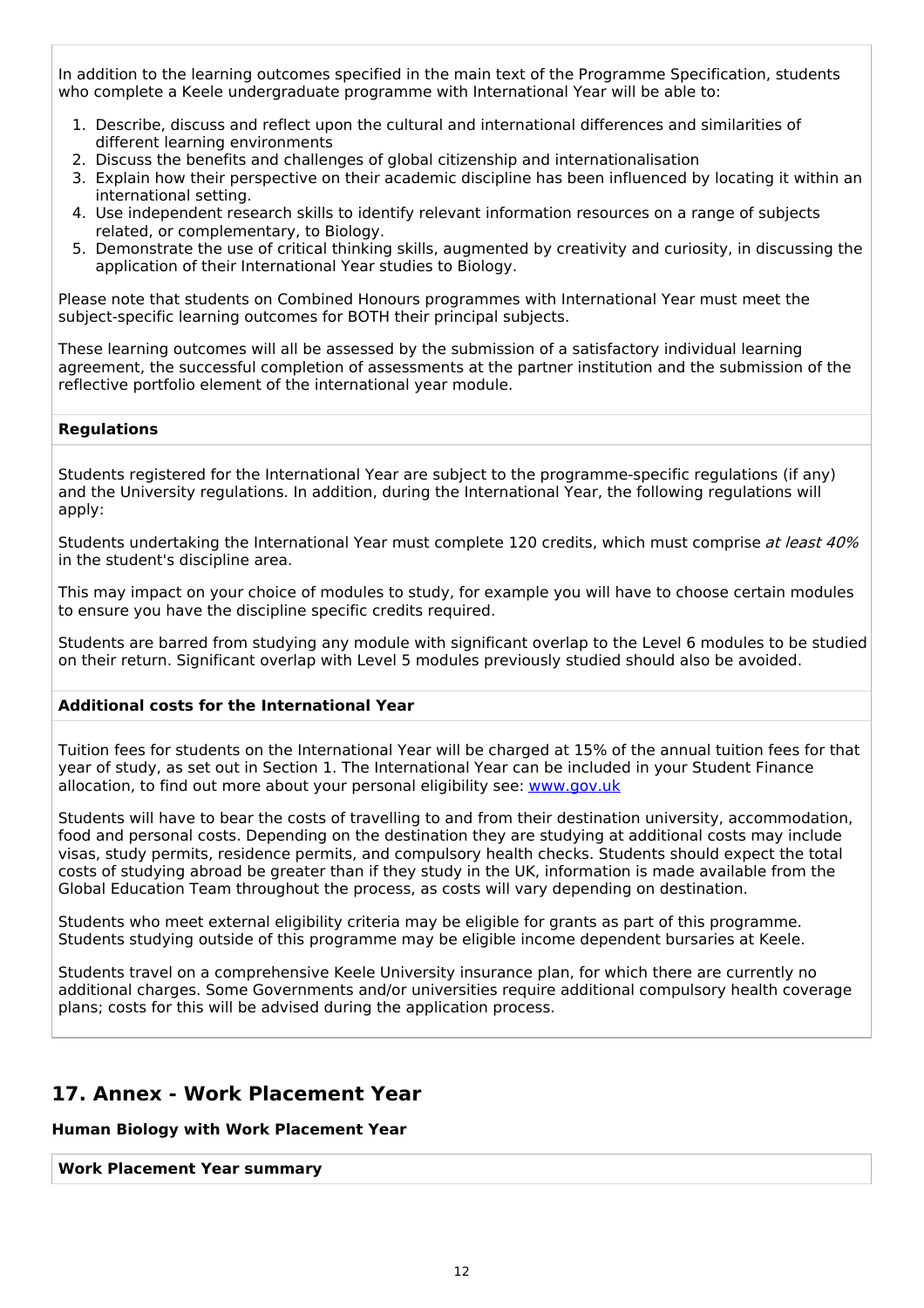Students registered for this programme may either be admitted for or apply to transfer during their studies to the 'with Work Placement Year' option (NB: for Combined Honours students the rules relating to the work placement year in the subject where the placement is organised are to be followed). Students accepted onto this programme will have an extra year of study (the Work Placement Year) with a relevant placement provider after they have completed Year 2 (Level 5) at Keele.

Students who successfully complete both the second year (Level 5) and the Work Placement Year will be permitted to progress to Level 6. Students who fail to satisfactorily complete the Work Placement Year will normally revert to the 3-year programme and progress to Level 6 on that basis. The failure will be recorded on the student's final transcript.

Study at Level 4, Level 5 and Level 6 will be as per the main body of this document. The additional detail contained in this annex will pertain solely to students registered for the Work Placement Year option.

### **Work Placement Year Programme Aims**

In addition to the programme aims specified in the main body of this document, the Work Placement Year aims to provide students with:

Experience of working in a subject-related laboratory or work place within an industrial, academic or public institution either in the UK or abroad

#### **Entry Requirements for the Work Placement Year**

Admission to the Work Placement Year is subject to successful application, interview and references from appropriate staff. Students have the opportunity to apply directly for the 4-year 'with work placement year' degree programme, or to transfer onto the 4-year programme at the end of Year-1 and in Year-2 at the end of Semester 1. Students who are initially registered for the 4-year degree programme may transfer onto the 3-year degree programme at any point in time, prior to undertaking the year-long work placement. Students who fail to pass the work placement year, and those who fail to meet the minimum requirements of the work placement year module (minimum 30 weeks full time (1,050 hours), or equivalent, work placement), will be automatically transferred onto the 3-year degree programme.

The criteria to be applied are:

- A good University attendance record and be in 'good academic standing'.
- Passed all Year-1 and Year-2 Semester 1 modules with an overall module average of  $> 60\%$
- General Aptitude (to be demonstrated by application(s) to relevant placement providers with prior agreement from the Programme Lead, interview during the 2nd semester of year 2 (Level 5), and by recommendation of the student's personal tutor and Programme Lead)
- Students undertaking work placements will be expected to complete a Health and Safety checklist prior to commencing their work experience and will be required to satisfy the Health and Safety regulations of the company or organisation at which they are based.
- (International students only) Due to visa requirements, it is not possible for international students who require a Tier 4 Visa to apply for direct entry onto the 4-year with Work Placement Year degree programme. Students wishing to transfer onto this programme should discuss this with student support, the academic tutor for the work placement year, and the Programme Lead. Students should be aware that there are visa implications for this transfer, and it is the student's responsibility to complete any and all necessary processes to be eligible for this programme. There may be additional costs, including applying for a new Visa from outside of the UK for international students associated with a transfer to the work placement programme.

Students may not register for both an International Year and a Work Placement Year.

#### **Student Support**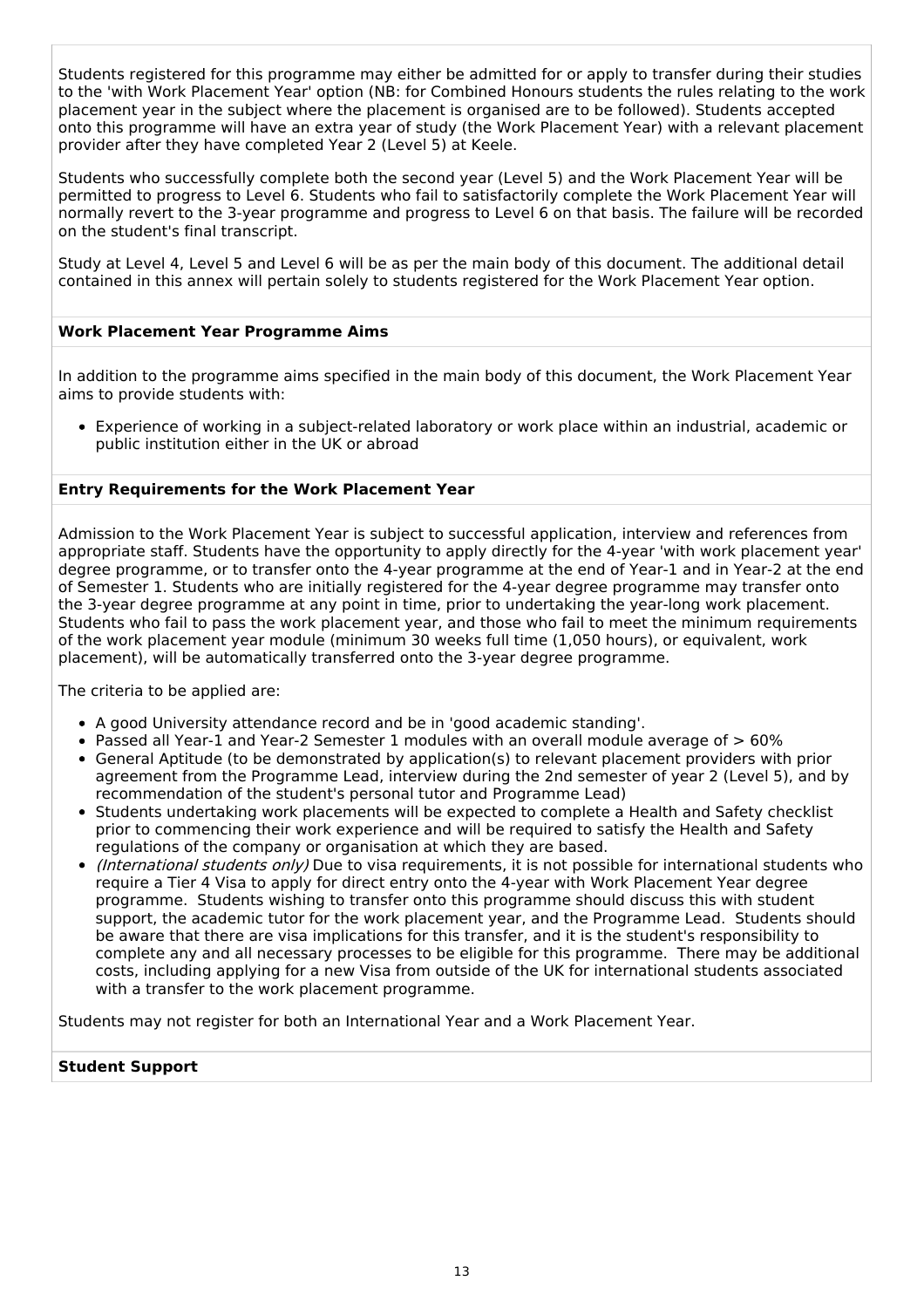Students will be supported whilst on the Work Placement Year via the following methods:

- Regular contact between the student and a named member of staff who will be assigned to the student as their University supervisor. The University supervisor will be in regular contact with the student throughout the year, and be on hand to provide advice (pastoral or academic) and liaise with the Placement supervisor on the student's behalf if required.
- Two formal contacts with the student during the placement year: the University supervisor will visit the student in their placement organisation at around the 5 weeks afters placement has commenced, and then visit again (or conduct a telephone/video call tutorial) at around 15 weeks into the placement.
- Weekly supervision sessions will take place with the placement supervisor (or his/her nominee) throughout the duration of the placement.

#### **Learning Outcomes**

In addition to the learning outcomes specified in the main text of the Programme Specification, students who complete the 'with Work Placement Year' option will be able to:

1. Demonstrate an ability to successfully work within their placement institution and to learn practical skills and develop their science base within the scope of their work project.

These learning outcomes will be assessed through the Work Placement Year module (LSC-30019 (15 credits) or LSC-30038 (30 credits)).

#### **Regulations**

Students registered for the 'with Work Placement Year' option are subject to programme-specific regulations (if any) and the University regulations. In addition, during the Work Placement Year, the following regulations will apply:

- Students undertaking the Work Placement Year must successfully complete either the Applied Life Sciences Placement (LSC-30019) module or Double Applied Life Sciences Placement (LSC-30038) module.
- In order to ensure a high quality placement experience, each placement agency will sign up to a placement contract (analogous to a service level agreement).
- Once a student has been accepted by a placement organisation, the student will make a preplacement visit and a member of staff identified within the placement contract will be assigned as the placement supervisor. The placement supervisor will be responsible for ensuring that the placement experience meets the agreed contract agreed with the University.
- The placement student will also sign up an agreement outlining his/her responsibilities in relation to the requirements of each organisation.

Students will be expected to behave professionally in terms of:

(i) conforming to the work practices of the organisation; and

(ii) remembering that they are representatives of the University and their actions will reflect on the School and have an impact on that organisation's willingness (or otherwise) to remain engaged with the placement.

#### **Additional costs for the Work Placement Year**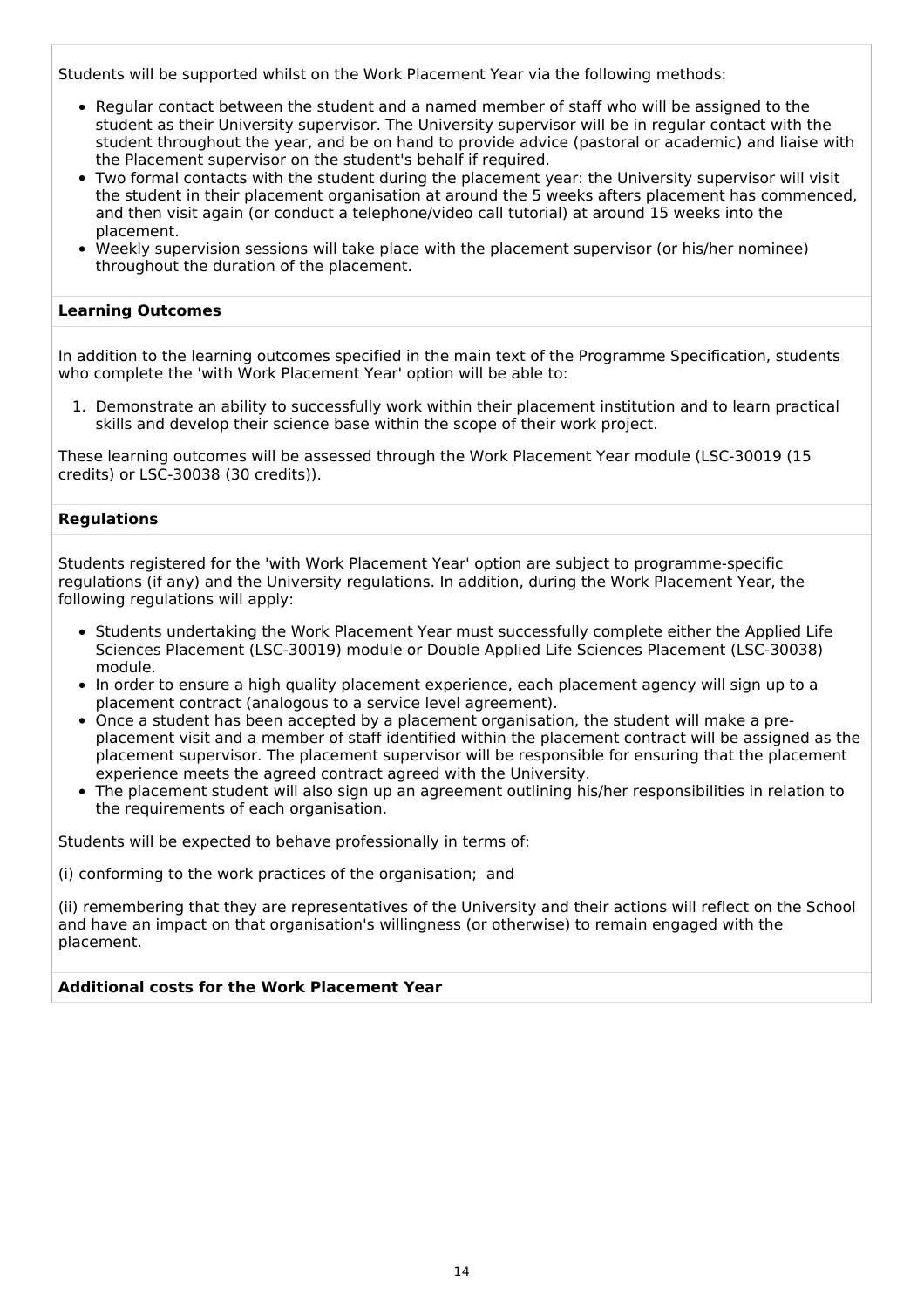Tuition fees for students on the Work Placement Year will be charged at 20% of the annual tuition fees for that year of study, as set out in Section 1. The Work Placement Year can be included in your Student Finance allocation; to find out more about your personal eligibility see: [www.gov.uk](http://www.gov.uk/)

Students will have to bear the costs of travelling to and from their placement provider, accommodation, food and personal costs. Depending on the placement provider additional costs may include parking permits, travel and transport, suitable clothing, DBS checks, and compulsory health checks.

A small stipend may be available to students from the placement provider during the placement but this will need to be explored on a placement-by-placement basis as some organisations, such as charities, may not have any extra money available. Students should budget with the assumption that their placement will be unpaid.

Eligibility for student finance will depend on the type of placement and whether it is paid or not. If it is paid, this is likely to affect student finance eligibility, however if it is voluntary and therefore unpaid, should not affect student finance eligibility. Students are required to confirm eligibility with their student finance provider.

International students who require a Tier 4 visa should check with the Immigration Compliance team prior to commencing any type of paid placement to ensure that they are not contravening their visa requirements.

# **18. Annex - Programme-specific regulations**

### **Programme Regulations: Human Biology (Combined Honours)**

| <b>Final Award and Award Titles</b> | BSc (Hons) Human Biology<br>BSc (Hons) Human Biology with International Year<br>BSc (Hons) Human Biology with Work Placement Year                                                                                                    |
|-------------------------------------|--------------------------------------------------------------------------------------------------------------------------------------------------------------------------------------------------------------------------------------|
| Intermediate Award(s)               | BSc (Hons) Studies in Human Biology<br>BSc (Hons) Studies in Human Biology with International Year<br>BSc (Hons) Studies in Human Biology with Work Placement Year<br>Diploma in Higher Education<br>Certificate in Higher Education |
| <b>Last modified</b>                | August 2019                                                                                                                                                                                                                          |
| <b>Programme Specification</b>      | https://www.keele.ac.uk/ga/programmespecifications                                                                                                                                                                                   |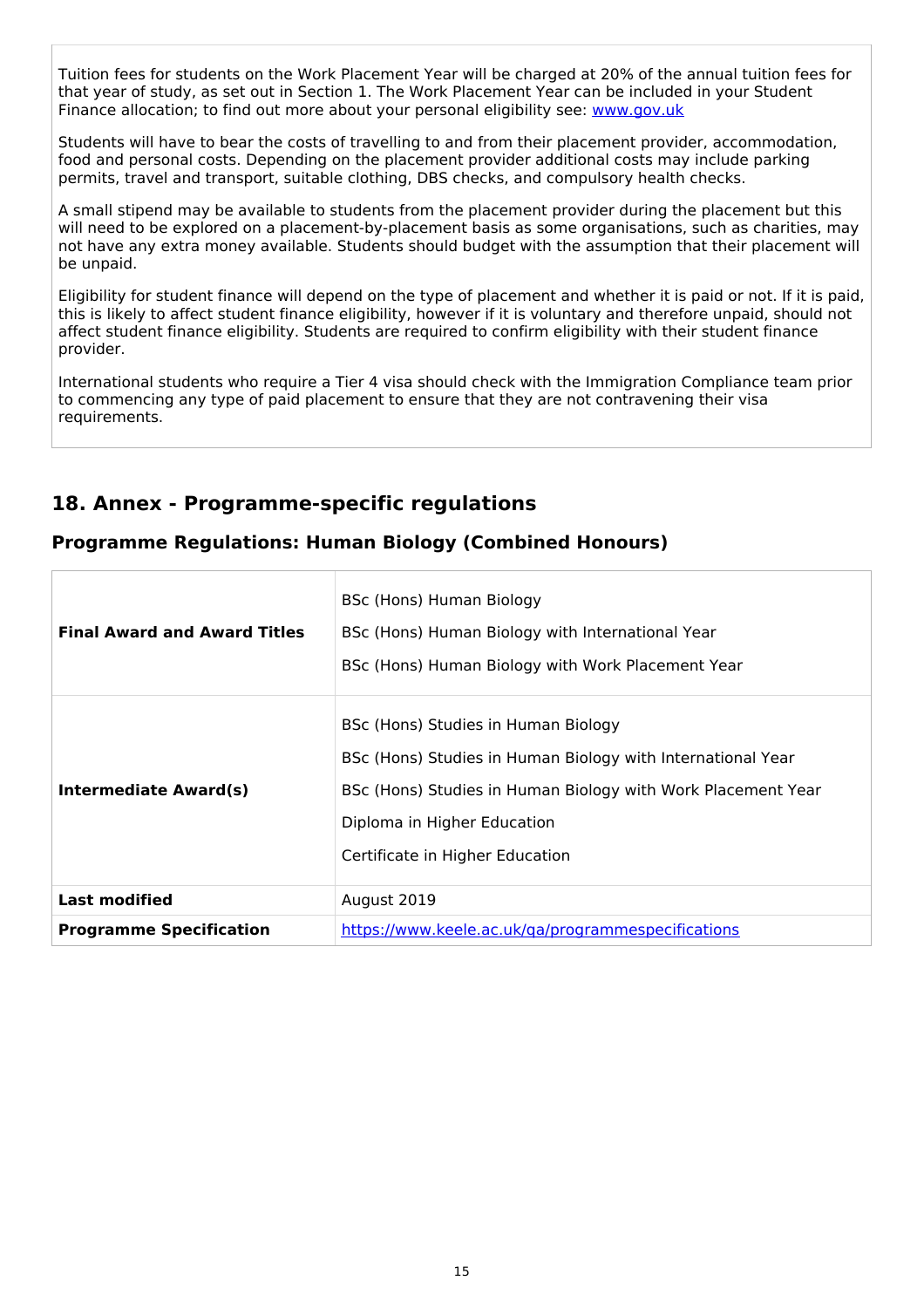The University's Academic Regulations which can be found on the Keele University website [\(https://www.keele.ac.uk/regulations/](https://www.keele.ac.uk/regulations/)[\)\[1\]](https://scims-api.keele.ac.uk/#_ftn1) apply to and regulate the programme, other than in instances where the specific programme regulations listed below over-ride them. These programme regulations list:

- **Exemptions which are characterised by the omission of the relevant regulation.**
- Variations which are characterised by the replacement of part of the regulation with alternative wording.
- Additional Requirements which set out what additional rules that apply to students in relation to this programme.

The following **exemptions, variations** and **additional requirements** to the University regulations have been checked by Academic Services and have been approved by the Faculty Education Committee.

### **A) EXEMPTIONS**

The clause(s) listed below describe where an exemption from the University's Academic Regulations exists:

For the whole duration of their studies, students on this Programme are exempt from the following regulations:

#### **No exemptions apply.**

#### **B) VARIATIONS**

The clause(s) listed below describe where a variation from the University's Academic Regulations exists:

#### **No variations apply**

#### **Additional Requirements**

The programme requirements listed below are in addition to the University's Academic Regulations:

#### **Additional requirement 1: Laboratory, lecture and tutorial classes**

1.1 Wearing a laboratory coat is compulsory in all classes held in laboratories. Students will not be allowed to attend the laboratory class without a laboratory coat.

1.2 Students must wear appropriate clothing in the laboratories, including sensible footwear. Closed shoes and low heels should be worn. This is to avoid tripping and to protect the feet in the case of spillages. Long hair must be tied back. Students who are inappropriately dressed may, at the discretion of the member of staff in charge, be excluded from the class and recorded as being absent without good cause.

1.3 Students who arrive late to laboratory classes may, at the discretion of the member of staff in charge, be excluded from the class and recorded as being absent without good cause.

1.4 Students who display serious misconduct in any class may, at the discretion of the member of staff in charge, be excluded from the class and recorded as being absent without good cause. Serious misconduct involves wilful damage to property, injury or threat to persons, or persistent disruption of teaching.

1.5 The unauthorised use of mobile phones or headphones is not permitted in any class.

1.6 Students are not permitted to record, video or photograph taught sessions or meetings with staff, except with the permission in advance of the staff concerned. Permission will be given where this is part of an approved disability adjustment. Any permission to record, video or photograph is for personal use only and all recordings, videos or photographs remain the property of the presenter and Keele University.

1.7 Students are required to read and follow the procedures in the School of Life Sciences Safety Handbook, which is available from the Life Science Noticeboard on the KLE.

#### **Additional requirement 2: Royal Society of Biology Accreditation**

2.1 Students must achieve a pass standard in the Life Sciences Double Experimental Project with research skills assessment (or, subject to agreement, Double Applied Life Sciences Placement) to attain an accredited degree. Students must also achieve a pass mark in both of the zero-credit, lab-based modules and levels 4